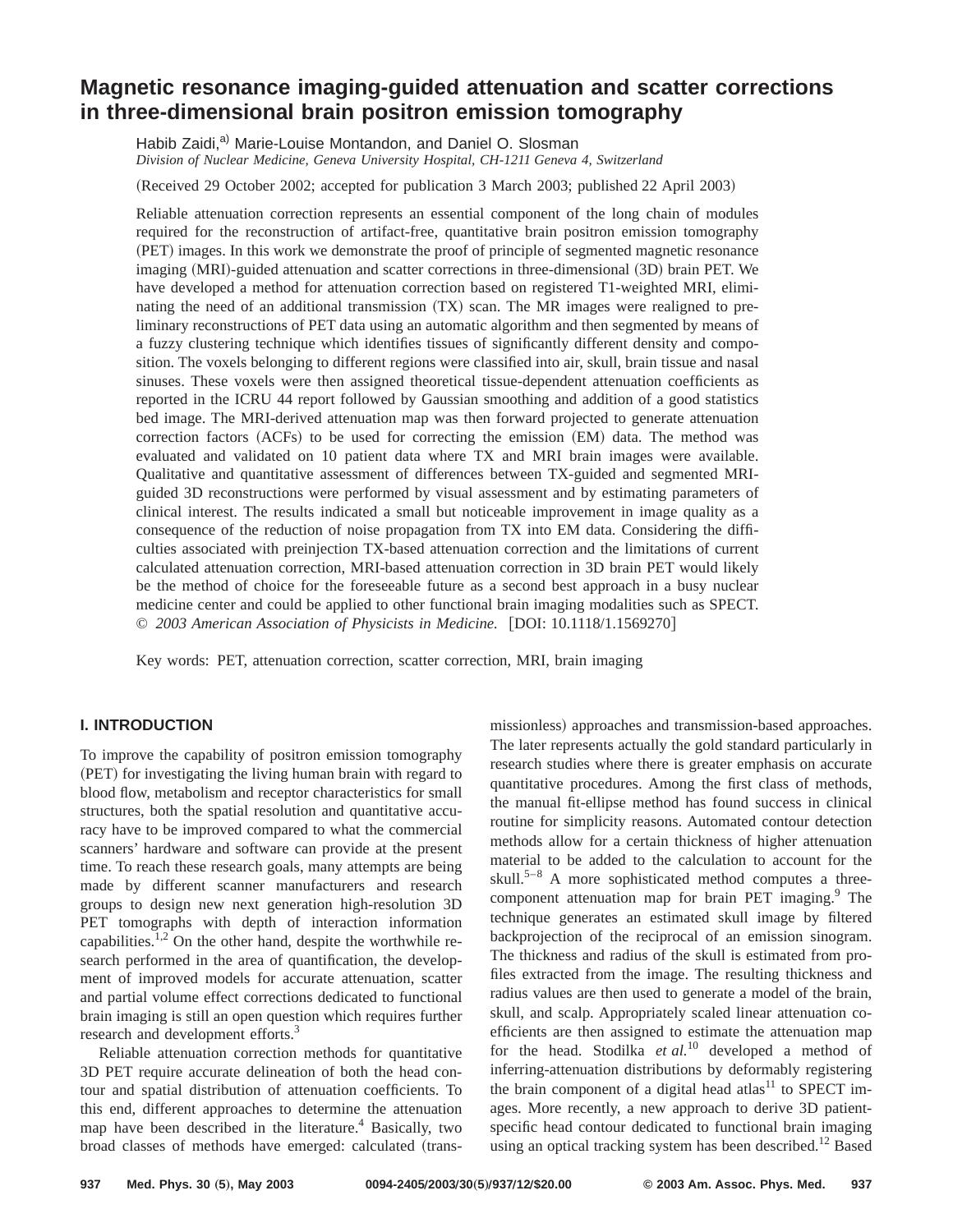on this contour, a previously acquired reference attenuation map is transformed to match the contour of the reference head with the target head using the thin plate spline technique. A practical advantage of the optical tracking system is that it can also be utilized for motion correction.

While preinjection transmission scanning in PET is used clinically in many centers, it is of questionable value for patients with neurodegenerative disease due to misregistration errors between emission  $(EM)$  and transmission  $(TX)$ scanning resulting from patient mispositioning and problems associated with patient motion. The advent of multimodality imaging systems has revolutionized the practice of nuclear medicine. One of the major advantages of combined PET/CT systems is that PET data are intrinsically aligned to anatomical information from the x-ray CT without the use of external markers or internal landmarks. Quantification is also improved by using the low noise CT transmission information during the correction of the PET data for self-attenuation and for contamination from scattered photons.<sup>13</sup> On the other hand, combining PET with magnetic resonance imaging (MRI) technology is scientifically more challenging owing to the strong magnetic fields. Nevertheless, significant progress has been made resulting in the design of a prototype small animal PET scanner with lutetium oxyorthosilicate (LSO) detector blocks of 3.8 cm ring diameter coupled to three multichannel photomultipliers via optical fibers<sup>14</sup> so that the PET detector can be operated within a conventional MR system. The authors reported no appreciable artifacts caused by the scintillators in the MR images. A second larger  $(11.2 \text{ cm})$ prototype is being developed for simultaneous PET/MR imaging of mice and rats at different magnetic field strengths.<sup>15</sup> While the advantages of combined PET/CT could in principle be replicated by combined PET/MRI, the usefulness of MRI for attenuation correction in radionuclide imaging is not yet established.<sup>16</sup> This paper aims to investigate the feasibility of using segmented MRI for attenuation correction in brain PET. Since MR images are generally available for patients undergoing cerebral PET scanning, we have developed a method using segmented MR images to generate a patientspecific attenuation map.<sup>17</sup> The validity of the approach was tested on 10 patients admitted for evaluation of surgical relief of their epilepsy.

# **II. MATERIALS AND METHODS**

# **A. Algorithm description**

The algorithm used for attenuation and scatter corrections combines data obtained from MRI and PET to generate a patient-specific attenuation map. Figure 1 shows a flow chart of the general principles of the method. The basic steps followed when applying the method consist of the following.

- (1) Acquire brain PET and T1-weighted MRI data for each patient.
- (2) Preliminary 3D PET reconstruction after scatter and uniform fit-ellipse based calculated attenuation corrections.
- ~3! Extraction of brain tissues from MR images by removing skull and scalp (extracranial) tissues.
- (4) Registration of MRI to PET images.
- ~5! Record spatial transformation matrix for brain MRI.
- ~6! Apply same spatial transformation to original MR images.
- ~7! Segment the MR images to five regions: air, brain tissue, skull, nasal sinuses, and scalp.
- $(8)$  Merge the brain and scalp tissues (since they have the same attenuation properties).
- ~9! Assignment of attenuation coefficients to the four regions followed by Gaussian smoothing that approximates the resolution of the PET scanner (6 mm full width at half-maximum).
- $(10)$  Addition of a good statistics bed image after adjustments to account for different bed elevations.
- (11) Segmented MRI attenuation map-guided scatter correction using the single-scatter simulation (SSS) technique.
- $(12)$  Forward project the attenuation map to generate ACFs by taking the inverse natural logarithm.
- (13) Nonuniform attenuation correction using the segmented MRI-based attenuation map.
- $(14)$  3D brain PET reconstruction using the 3DRP algorithm.

The total data processing time for the whole procedure required to generate the MRI-guided attenuation map was less than 10 min on a Sun SPARC station 60, which is comparable to the time required to delineate manually the elliptical ROIs when using calculated attenuation correction. The whole process is illustrated in Fig. 2. The extracranial tissues were removed from MR images prior to applying the coregistration algorithm using an automated extraction technique. The preliminary 3D PET reconstruction includes modelbased scatter correction and calculated attenuation compensation since this has been shown to improve registration accuracy.<sup>10</sup> MRI–PET image registration was carried out using the Automated Image Registration  $(AIR 3.03)$  software package, a general linear intermodality and intramodality (within or across subjects,  $2D$  or  $3D$ ) image registration tool.<sup>18</sup> After applying the recorded spatial transformation, the original MR images are segmented using a Fuzzy C-Means  $(FCM)$  algorithm.<sup>19</sup> This fuzzy clustering segmentation algorithm is unsupervised, adaptive and allows the classification of brain tissues into main components in terms of soft tissue contrast. FCM has been successfully used in the soft or fuzzy segmentation of MR images, as well as for the estimation of partial volumes.<sup>20</sup> The algorithm clusters the image by computing a measure of membership (fuzzy membership) at each voxel for a specified number of classes. The fuzzy membership function, constrained to be between zero and one, reflects the degree of similarity between the data value at the location and the prototypical data value or centroid of its class. Thus, a high membership value near unity signifies that the data value at that location is close to the centroid for that particular class. Every voxel is then assigned to the cluster center for which it has the maximum membership degree. The algorithm has been largely tested on different data sets, acquired under various protocols.17,21 Our experiments were valuable to optimize the initial number of clusters. This overestimation of the actual regions present in the image greatly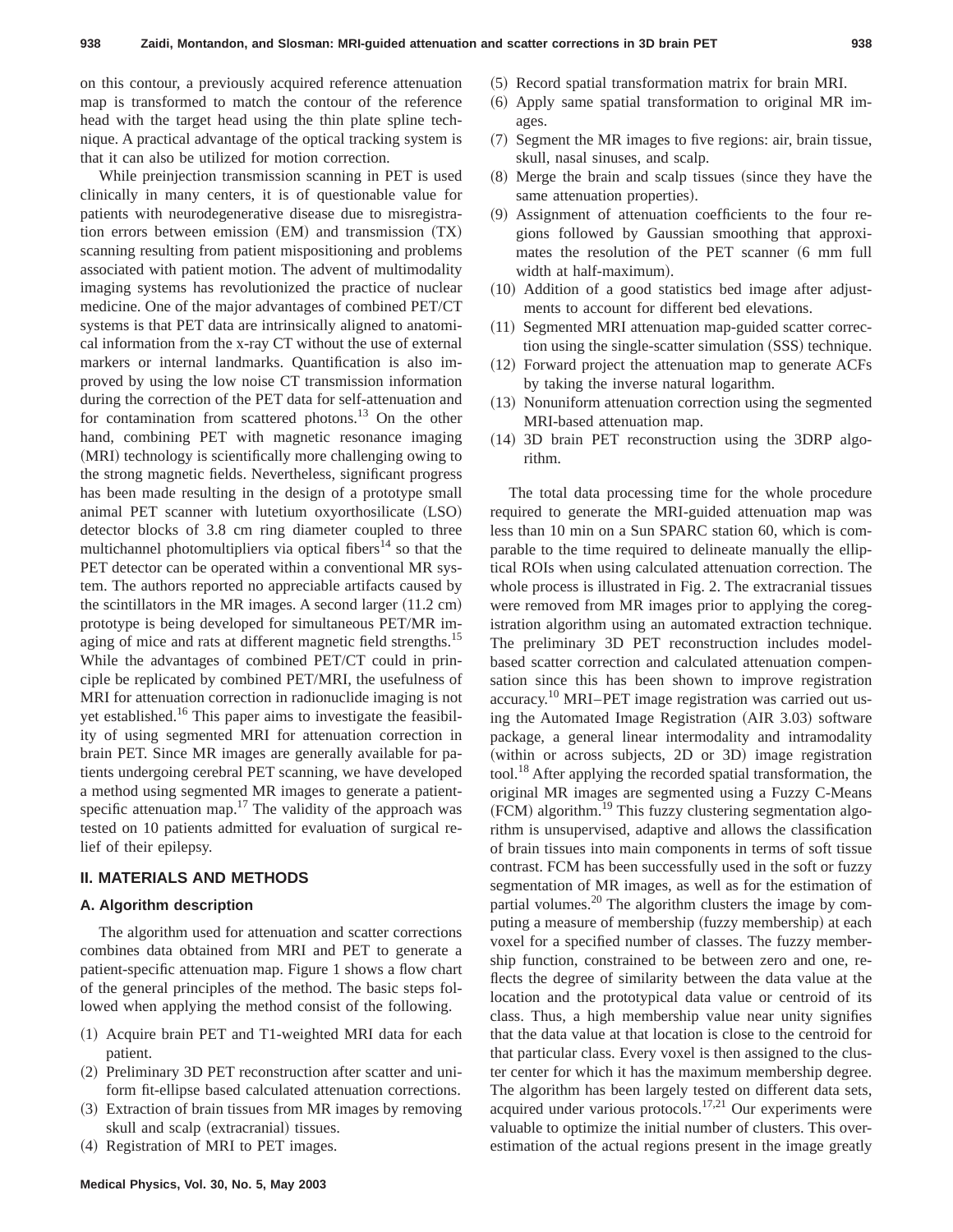

FIG. 1. Flow-chart of the algorithm summarizing the different steps needed to generate an attenuation map from segmented MR images and application of the attenuation and scatter correction procedures to PET data. Scatter correction is performed using a fast implementation of the singlescatter simulation (SSS) technique and 3D reconstruction carried out using the reprojection (3DRP) algorithm.

simplifies the merging process ending up with four clusters. A contour detection algorithm is used to identify the external boundary of the head. This gives back a binary image, where the brain tissues have one label and the background and nasal sinuses share another one. In the final step, the nasal sinuses are identified using a labeling technique as outlined in Boudraa *et al.*, <sup>22</sup> taking advantage of the fact that voxels belonging to the nasal sinuses are totally surrounded by the

head contour. A fast and efficient algorithm for image volume scanning and edge filling that avoids testing the condition on each voxel is used.<sup>21</sup> The scalp and brain tissues are considered as a single class since they have similar attenuation properties.9 It is worth emphasizing that the difficulties associated with automatic segmentation of the skull on the T1-weighted spin–echo images using the FCM algorithm led to some manual intervention of the operator. This consists in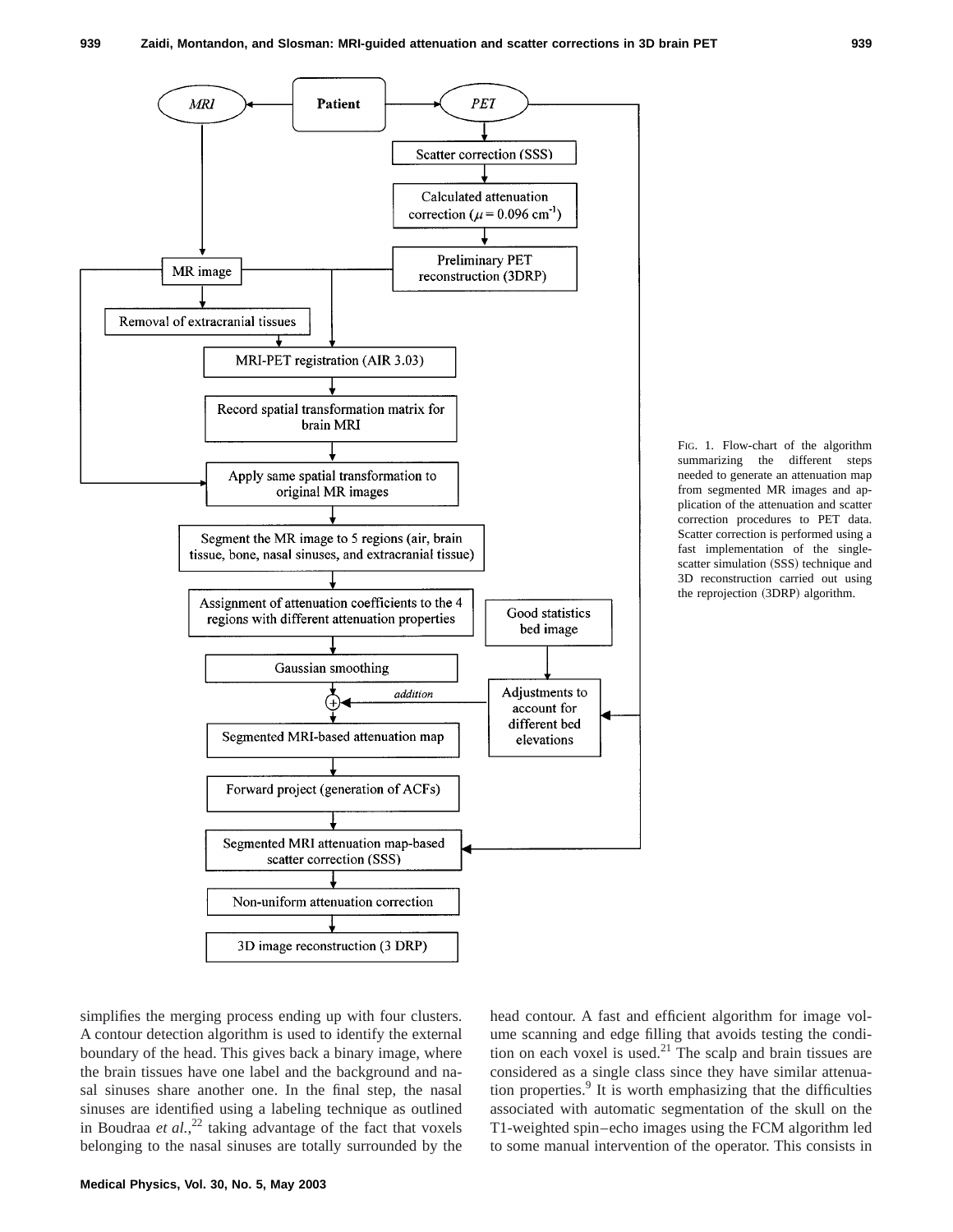

FIG. 2. Illustration of MRI–PET image registration and fusion using the AIR algorithm as well as brain T1-weighted MR image segmentation process and construction of the MRI-guided attenuation map. (A) Original MR images. (B) Brain tissues extracted from the MR images shown in (A) obtained by removing the skull and other extracranial tissues. (C) The preliminary PET images reconstructed with calculated uniform attenuation and scatter corrections (fit-ellipse contour delineation of the head with constant  $\mu$  = 0.096 cm<sup>-1</sup>). (D) Result of fusion between MRI and PET image data after coregistration and application of the spatial transformation to original MR images. (E) Segmented brain followed by edge filling giving back a binary image, where brain tissues have one label and the background and nasal sinuses share another one. (F) Addition of the segmented skull and scalp to (E). (G) Final segmented MRI-guided attenuation map after applying a Gaussian filter and adding up the bed image.

filling the complexly shaped skull base using a morphological ''closing'' operation to make it more uniform.

A good statistics transmission bed scan was acquired and the images reconstructed using a two-dimensional filtered backprojection algorithm similar to the protocol used for patient transmission scans reconstruction in clinical routine. This low noise image of the bed is added up to the final segmented MRI-guided attenuation map. The program reads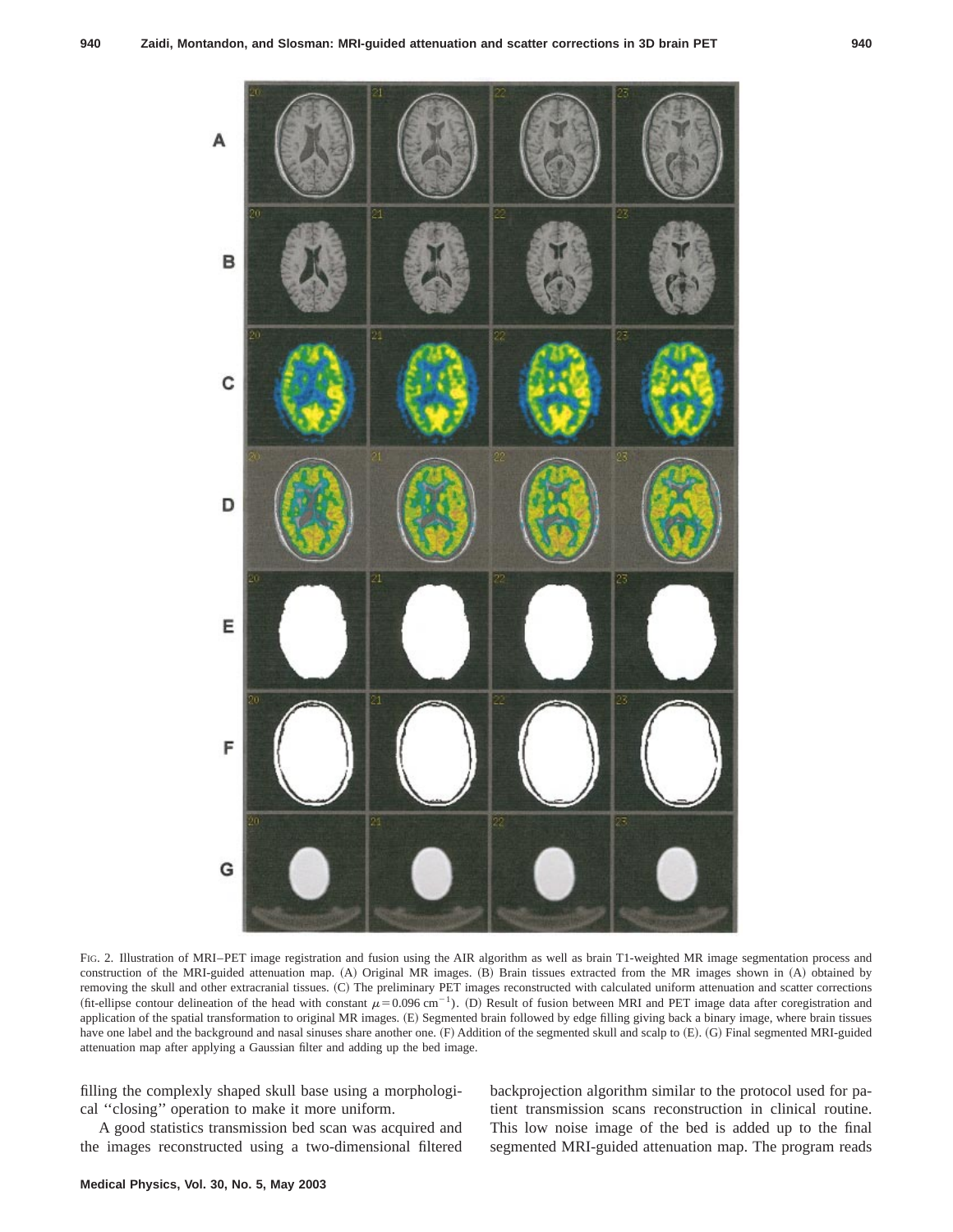TABLE I. Summary of linear attenuation coefficients (in cm<sup>-1</sup>) reported in the literature for different tissues of the head used for attenuation correction purposes in both SPECT (140 keV) and PET (511 keV). The assumptions made regarding the skull thickness are also shown.

|                         | Linear attenuation coefficient $\text{(cm}^{-1})$ |       |               |                         |            |
|-------------------------|---------------------------------------------------|-------|---------------|-------------------------|------------|
|                         | Brain tissue                                      | Skull | Nasal sinuses | Skull thickness (mm)    | References |
| SPECT (140 keV)         | 0.15                                              | 0.25  | 0.075         | $ps^a$                  | 10         |
|                         | 0.153                                             | 0.251 | 0.0942        | $na^{\circ}$            | 25         |
| PET $(511 \text{ keV})$ | 0.096                                             | 0.151 | na            | 4.5                     |            |
|                         | 0.094                                             | 0.171 | na            | 8                       | 6          |
|                         | 0.088                                             | 0.157 | na            | 6% of the outer contour | ⇁          |
|                         | 0.095                                             | 0.151 | na            |                         | 8          |
|                         | 0.099                                             | 0.136 | na            | ps                      | 9          |
|                         | 0.0993                                            | 0.143 | 0.0536        | ps                      | This work  |

<sup>a</sup>Patient specific.

<sup>b</sup>Not applicable.

from the header files of both images the vertical position of the bed and makes appropriate adjustments to account for the different bed elevations between the bed scan and the clinical brain scan.

#### **B. Assignment of attenuation coefficients**

The MRI data sets were segmented using the FCM algorithm into four different regions representing the brain tissue, skull, air and nasal sinuses. The density  $\rho(g/cm^3)$  was set to 1.04 for brain tissue,<sup>23</sup> 1.6 for the cranium,<sup>24</sup> and an average of 0.6 was assigned to nasal sinuses.<sup>25</sup> This latter value was confirmed by region-of-interest  $(ROI)$  analysis of x-ray CT patient data. The mass attenuation coefficients for these tissues were calculated for an energy of 511 keV by means of the XCOM photon cross-section library<sup>26</sup> using human tissue composition data from ICRU 44 report.<sup>23</sup> The linear attenuation coefficients are then obtained by multiplying the mass attenuation coefficients by the density of the corresponding tissue. This corresponds to 0.0993, 0.143, and 0.0536  $cm^{-1}$ for brain tissue, skull and nasal sinuses, respectively. Attenuation in air cavities was neglected. The boundaries are then made more natural by applying a  $5\times 5$  Gaussian filter. Table I summarizes linear attenuation coefficients reported in the literature for energies of interest in nuclear medicine imaging (SPECT and PET) and different attenuating tissues encountered in cerebral scanning. The assumptions made regarding the skull thickness are also shown. It is worth emphasizing that data related to SPECT imaging were limited to references considering the nasal sinuses.

#### **C. Patient data acquisition**

# **1. PET imaging**

The developed attenuation correction algorithm was tested on clinical data sets obtained on the whole body 3D only ECAT ART tomograph (CTI/Siemens, Knoxville, TN, USA). This is a continuously rotating commercial partialring cylindrical positron tomograph upgraded to use collimated single-photon point sources of  $137Cs$  to produce high quality transmission data as consequence of higher count rates resulting from the decreased detector dead time and improved object penetration in comparison to conventional positron-emitting transmission sources.27 The reconstructed images consist of 47 slices with  $128\times128$  resolution (voxel  $size=3.4\times3.4\times3.4$  mm<sup>3</sup>).

Clinical brain PET scans of 10 patients referred to the Nuclear Medicine Division of Geneva University Hospital for detection of epileptic foci with seizures using  $[{}^{18}F]$ -Fluorodeoxyglucose (FDG) were selected from the database and used for clinical evaluation of the developed attenuation correction method. A preinjection TX measurement  $(10 \text{ min})$  was performed for attenuation correction purposes as used in clinical routine and served as gold standard to evaluate the developed method. The TX data are normalized to a slab phantom scan and corrected for scatter and cross section variation using a log-linear transformation of the attenuation factors.<sup>27</sup> The emission study  $(25 \text{ min})$  started 30 min after intravenous injection of approximately 222 MBq of  $\lceil$ <sup>18</sup>F]-FDG.

## **2. MR imaging**

We defined the anatomy of each patient using highresolution 3D T1-weighted volumetric MR scanning performed with a 1.5-Tesla Eclipse scanner (Philips Medical Systems, Best, The Netherlands). Transaxial and coronal 3D T1-weighted images were acquired with a 1 mm slice thickness and no slice gap. The parameters were as follows:  $TR=15$  ms,  $TE=4.4$  ms,  $TI=300$  ms, flip angle $=25$  degrees, matrix= $256\times256\times160$ . The MR images had a transaxial resolution of 0.97 mm and an axial resolution of 1.1 mm for a field-of-view corresponding to  $250\times250$  mm.

## **D. Attenuation and scatter corrections and image reconstruction**

Scatter correction was performed using a model-based scatter correction algorithm which combines both the emission scan and attenuation map together with the physics of Compton scattering to estimate the scatter distribution.<sup>28</sup> A new numerical implementation of the single-scatter simulation (SSS) algorithm, which is faster than the previous implementation, currently requiring less than 30 s execution time per bed position for an adult thorax was used in this work.<sup>29</sup> This new implementation partially takes into account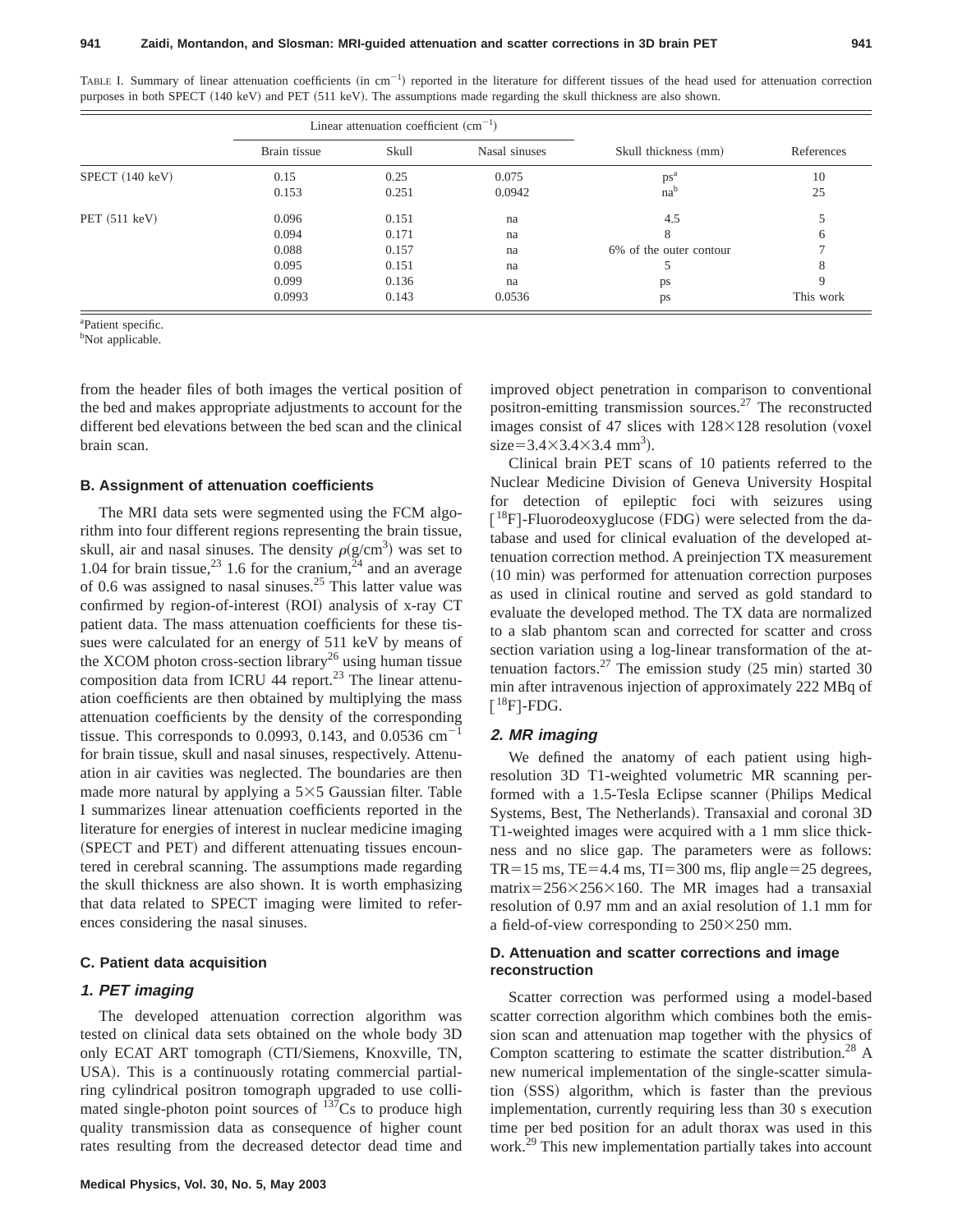

FIG. 3. Transverse slices of the anatomically standardized stereotactic template for automated VOI quantification. The 20 VOIs defined for the quantitative evaluation of the MRI-guided attenuation and scatter corrections are overlaid on the template.

multiple scatter and elegantly solves the normalization problem. In the previous implementation, multiple scatter was compensated by the sinogram scaling. However there may be substantial compensation for multiple scatter even in the absence of scaling when the scatter contribution is computed from an uncorrected estimated image. This hypothesis implies that the total scatter contribution can be estimated by applying the single scatter operator to the uncorrected image, which is the basis of the new algorithm.

Briefly the processing of the data sets involved the following steps: the emission sinogram, TX-based attenuation correction matrix and normalization scan together with the T1-weighted MR brain images were obtained for all data sets. The MR images were thus processed and segmented using the FCM technique as described in Secs. II A and II B. The MRI-guided attenuation correction matrix is then calculated by forward projection at appropriate angles of the resulting attenuation map. The generated ACFs map was then used to correct the emission data. Therefore, the segmented MRI-guided attenuation map served for both scatter and attenuation correction purposes. Both data sets were reconstructed using the reprojection algorithm  $(3DRP)^{30}$  with a maximum acceptance angle corresponding to 17 rings and a span of 7. The default parameters used in clinical routine were applied (Ramp filter, cutoff frequency 0.35 cycles/ pixel).

## **E. Model validation**

Qualitative and quantitative evaluation of differences between images processed using both TX- and segmented MRI-guided protocols were performed by visual assessment performed by expert physicians and by estimating parameters of clinical interest including regional cerebral glucose metabolism (rCGM). Transaxial and coronal slices of both data sets were displayed on the computer screen without any identification beside a code not known by the two observers involved in the evaluation. Each observer had to attribute blindly a quality index scaling. Agreement between observers was absolute to identify MRI-guided attenuation correction method as the one providing the best visual image quality. Powerful receiver operating characteristic (ROC)-based analysis of clinical data was not considered in this work and remains to be investigated. The images reconstructed using both processing protocols were realigned to an anatomically standardized stereotactic template using the AIR 3.3 software with a nine-parameter rigid body transformation for automated volume-of-interest (VOI) quantification. Twenty VOIs were defined on different slices of the MRI template by an experienced neuropsychologist and superimposed on each study resulting in a total of 200 VOIs for the 10 patients studied. These are shown overlaid on the MRI template (Fig. 3). The co-registered PET images are then used for quantitative analysis using the defined VOIs.

The correlation between mean rCGM estimates obtained when using the two attenuation correction methods was checked on a VOI by VOI basis and using pooled VOI analysis. The means, standard errors and standard deviations of rCGM from PET images reconstructed using both protocols were compared. Statistical analysis was performed VOI by VOI using repeated ANOVA to assess the significance of the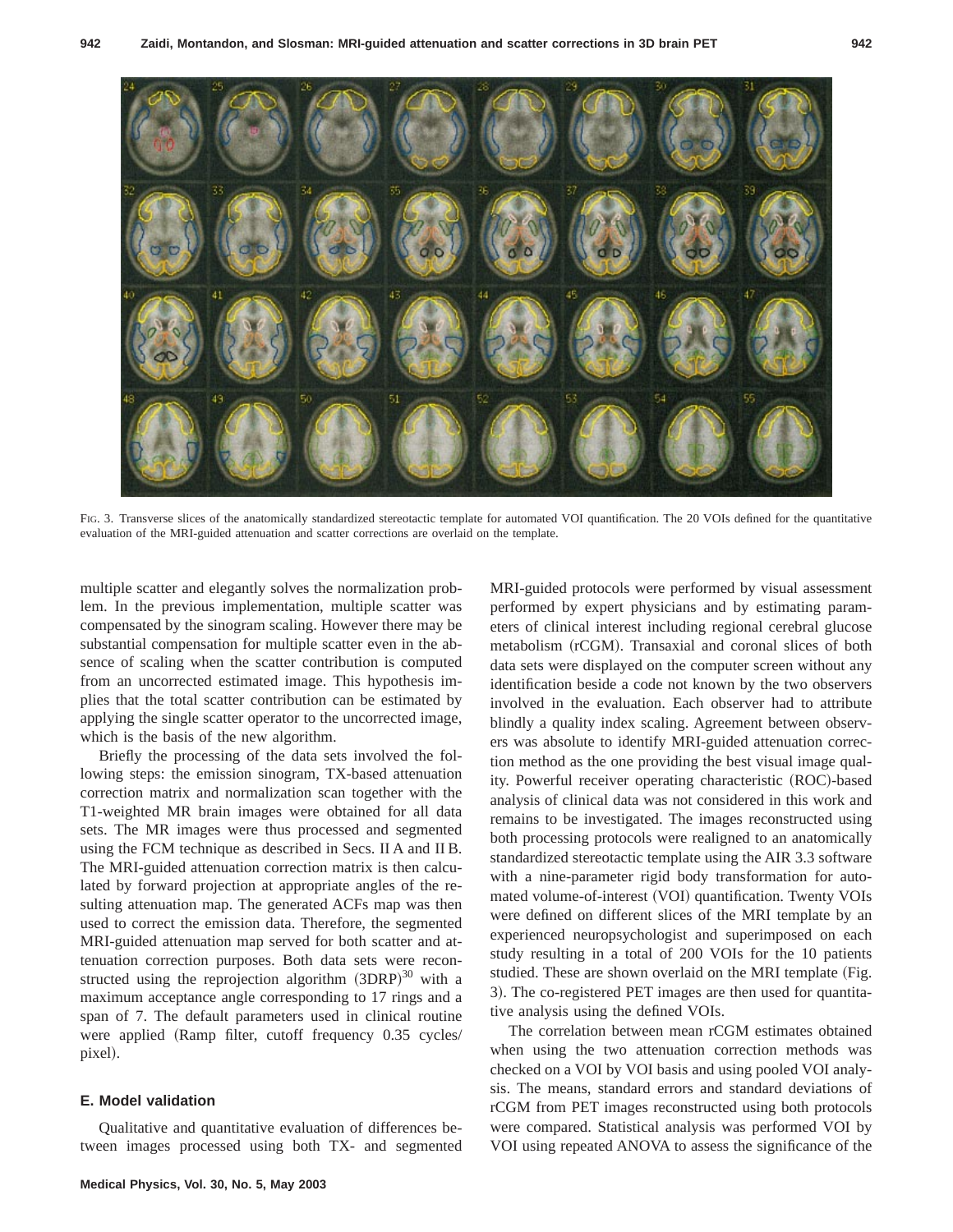

FIG. 4. Comparison of attenuation maps and PET image slices of a patient study reconstructed using the two different processing protocols. (A) PET image reconstructed using transmission-guided attenuation and scatter corrections. (B) PET image reconstructed using segmented MRI-guided attenuation and scatter corrections.  $(C)$  Measured transmission-based attenuation map. (D) MRI-guided attenuation map.

differences between mean rCGM estimates in patient studies when using the segmented MRI-guided as compared to the transmission-guided reconstructions (significant *P* value  $<$ 0.05). It is worth emphasizing that failure to prove statistically significant differences is not sufficient to confirm that the results are statistically identical.

# **III. RESULTS**

#### **A. Qualitative assessment**

Typical patient brain attenuation maps and corresponding PET images acquired with the ECAT ART camera and reconstructed with measured transmission as well as MRI-guided attenuation and scatter corrections are shown in Fig. 4. Both correction methods improve the quality of the images and allow a better definition of brain structures and better overall contrast between gray and white matter compared to the case where no correction is applied; however, the images appear noisier when using transmission-guided attenuation correction. In our nuclear medicine clinic, measured transmissionbased attenuation correction is applied routinely but the physicians preferred the images obtained with the segmented MRI-guided attenuation correction and judged image quality to be much superior. It should be noted that the long acquisition time during TX scanning allowed to drastically improve the signal-to-noise ratio and reduce noise propagation from TX to EM scanning. Horizontal profiles drawn through the thalamus of the slices shown in Fig. 4 are illustrated in Fig. 5. Note the good agreement between measured TXguided and segmented MRI-guided reconstructions causing only small differences between the two distributions. The difference of the profiles is also shown on the same plot. The difference appears more significant on the left side of the profile. This can be explained by the rotational (azimuthal



FIG. 5. Comparison of horizontal profiles between images reconstructed using transmission-(solid line) and segmented MRI-guided (shaded line) attenuation and scatter corrections. The difference of the profiles is also shown on the same plot.

angle) misregistration between the emission and transmission images. Note also the better registration between MRIguided attenuation map and emission image.

#### **B. Quantitative analysis**

Figure 6 illustrates the means, standard errors as well as standard deviations resulting from the quantitative analysis for both reconstruction methods in each of the 20 VOIs, averaged across the 10 patients studied. The mean absolute difference for all VOIs across the whole population was 2.4%. Correlation for all VOIs and all patients was found to be high. Figure 7 shows a linear regression plot illustrating correlation between the two attenuation and scatter correction algorithms. The line connecting the data points represents the result of a linear regression analysis. There is a very good correlation  $(R^2=0.91)$  between the segmented MRI and measured transmission-guided attenuation and scatter correction techniques and the regression line agreed well with the line of identity (slope= $0.91$ ). The dispersion of data points is insignificant and the general trend as shown by the regression line is that the coefficients of variations are similar. However, segmented MRI-guided attenuation and scatter corrections lead to higher overall estimates than measured attenuation and scatter corrections. This would appear to result from a difference in the measured (TX) and assigned (MRI)  $\mu$  values in both methods and thus the attenuation correction factors applied. According to these data, the theoretical attenuation coefficients appear to be higher overall than estimates obtained from measured data. Moreover, our analysis suggests that the intercept in the regression line is significantly different from zero.

The statistical comparison between rCGM estimates when using the two different attenuation and scatter correction techniques is summarized in Table II. The percent differences between the correction techniques are minor but statistically significant for some regions whereas no proof of statistically significant differences could be verified for the other regions. The right and left thalamus as well as right cerebellum and pons regions showed the highest differences and highest probability of a true difference ("the two distributions are not the same"). Figure 8 shows the relative dif-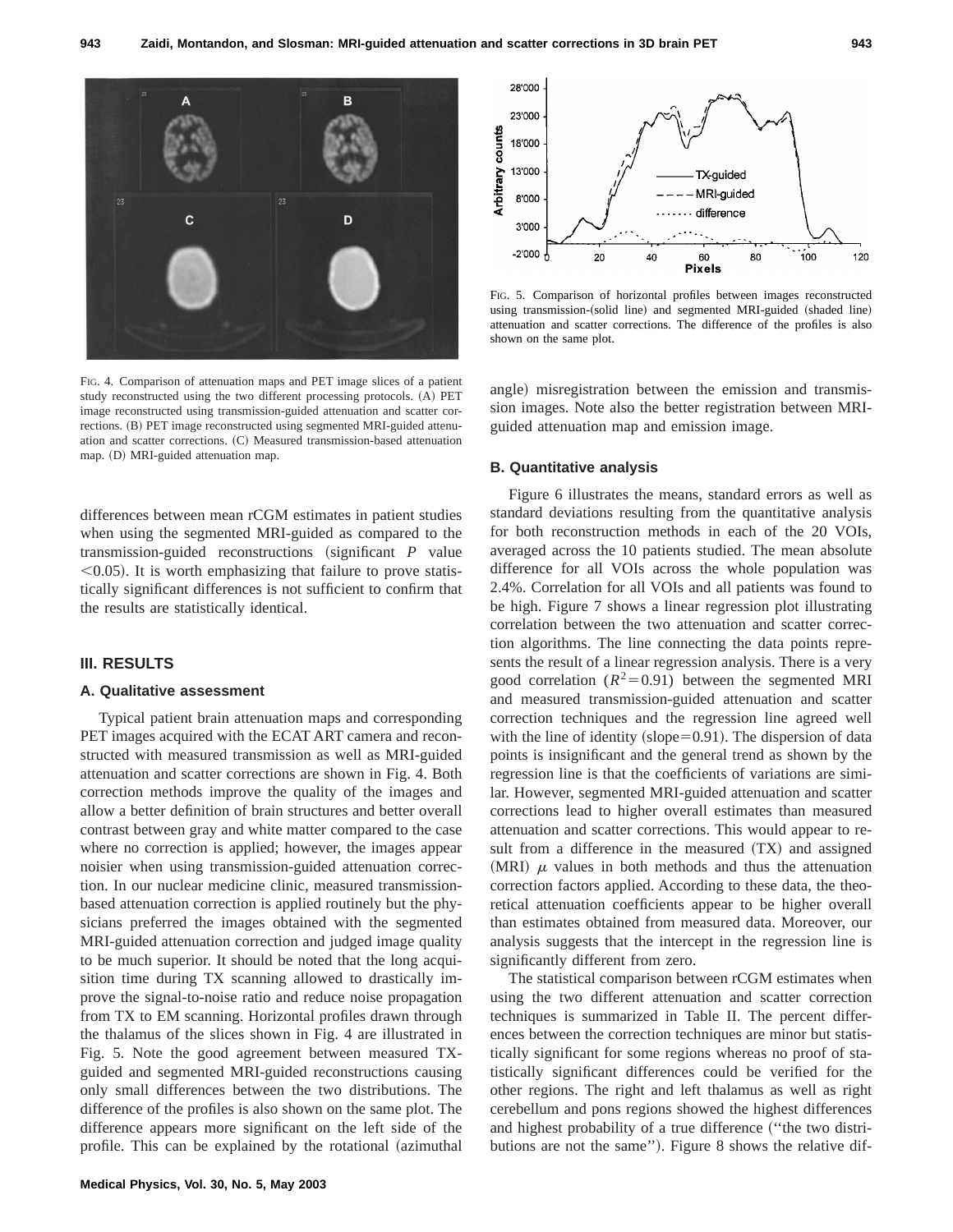

FIG. 6. rCGM estimates are shown for the 20 VOIs. Means, standard errors as well as standard deviations are calculated across the 10 patients studied. Quantification was performed after applying attenuation and scatter corrections guided by measured transmission (a) and segmented MRI (b). On average, reconstructions guided by segmented MRI tend to overestimate rCGM; an overestimation which proved to be statistically significant in nine regions.

ference between absolute rCGM estimates for clinical brain 3D reconstructions using attenuation and scatter corrections guided by measured transmission and 3D reconstructions guided by segmented MRI. The relative difference is defined as

Percent difference

$$
= \frac{\text{VOI(Segmented MRI)} - \text{VOI(Measured TX)}}{\text{VOI(Measured TX)}} \times 100\%.
$$

#### **IV. DISCUSSION**

The quantitative potential of PET imaging relies on accurate procedures for performing attenuation<sup>4</sup> and scatter<sup>31</sup> corrections. Various approximate methods have been proposed to solve the problem of photon attenuation in cerebral PET imaging.<sup>5–9</sup> In our department, when a transmission scan is not available or could not be acquired because of lack of camera time, we use calculated attenuation correction method, which involves user interaction to draw an ellipse approximating the contour of the head on each image of a preliminary two-dimensional reconstruction without attenua-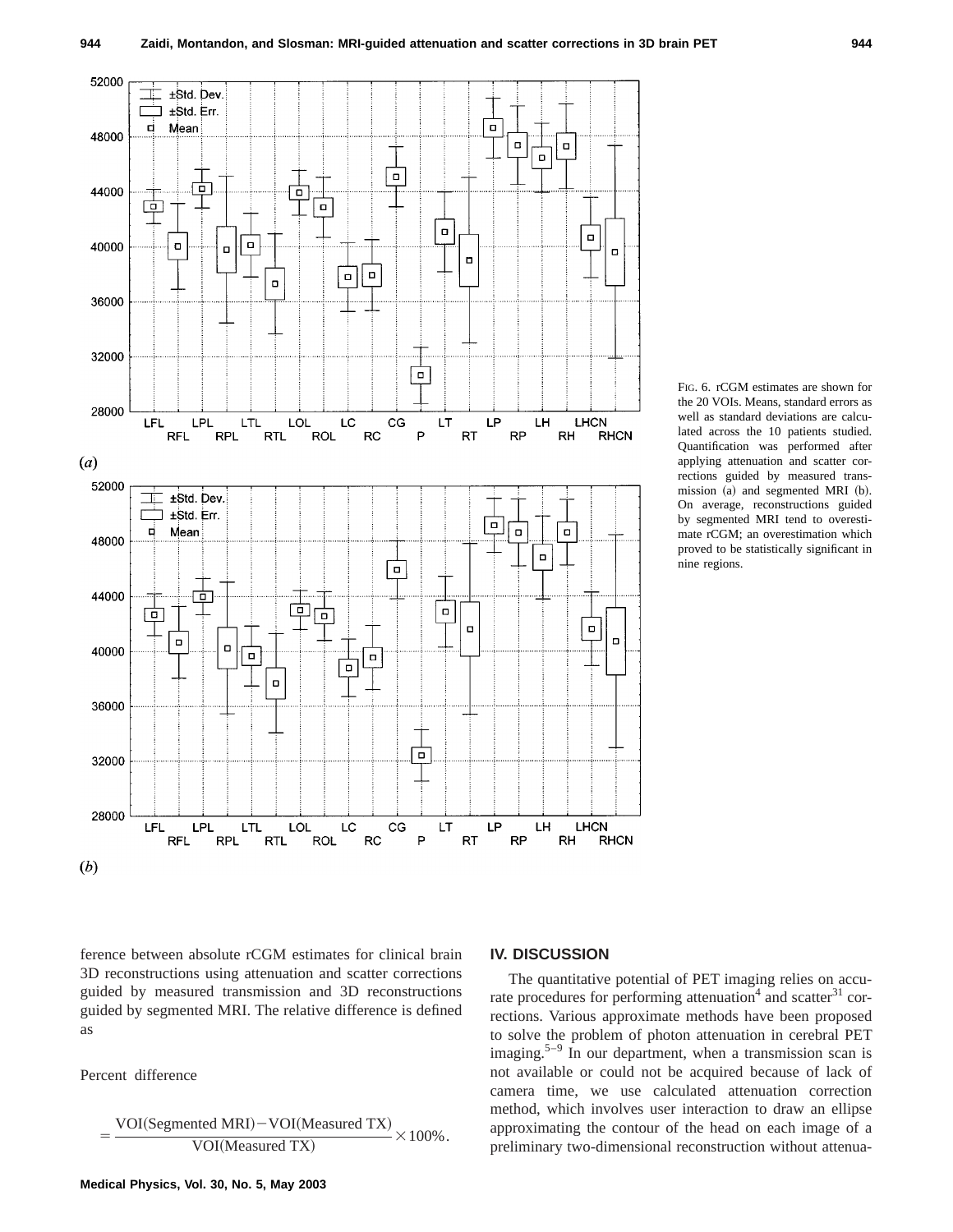

FIG. 7. Correlation plots between clinical 3D brain scans reconstructed using attenuation and scatter corrections guided by measured transmission (abscissa) and 3D reconstructions guided by segmented MRI (ordinate). Two hundred data points representing mean values of the 20 VOIs resulting from the analysis of the 10 patients are shown together with best fit equations and correlation coefficients.

tion correction. Three major drawbacks of this method are: ~i! it is time consuming requiring two reconstructions per data set; (ii) it is labor intensive and error prone since the user subjectively defines the ellipse size and location that better fits the head contour; and more importantly (iii) nonuniformities within the head  $(e.g., \, skull$  and nasal sinuses) are not specifically modeled.

The use of transmission-based nonuniform attenuation correction can supply more accurate absolute quantification as compared to calculated attenuation correction and therefore constitutes the gold standard in cerebral 3D PET imaging. However, the necessity of acquiring an additional transmission scan is a restrictive factor for patient throughput. While keeping the total acquisition time constant, simultaneous EM/TX scanning suffers from cross-contamination problems. More importantly, elimination of the TX scan results in reduction in overall radiation absorbed dose, a significant issue when dealing with human volunteers participating in research protocols. A rough estimation of the effective dose equivalent resulting from the additional TX scan led to approximately 63  $\mu$ Sv.<sup>32</sup> Therefore, a dramatic simplification of PET scanners' design and acquisition protocols could be made if the attenuation map could be obtained without the use of a transmission scan considering the associated design complexity and increased cost in addition to the complicated logistics in clinical routine management. Much worthwhile research and development efforts are devoted to the area of transmissionless attenuation correction. As consequence, a wide array of approaches have been described in the literature; each has its merits and drawbacks. Promising approaches belonging to this class of methods rely on sophisticated algorithms based on statistical modeling for

TABLE II. Summary of statistical assessment using repeated ANOVA analysis for comparing rCGM estimates obtained from clinical brain PET reconstructions guided by measured transmission with reconstructions guided by segmented MRI.

| Volume of interest                   | <b>ANOVA</b><br>significance | Paired sample<br>correlation | Paired sample<br>significance |
|--------------------------------------|------------------------------|------------------------------|-------------------------------|
| Left frontal lobe (LFL)              | 0.502                        | 0.644                        | 0.045                         |
| Right frontal lobe (RFL)             | 0.191                        | 0.997                        | < 0.001                       |
| Left parietal lobe (LPL)             | 0.413                        | 0.999                        | < 0.001                       |
| Right parietal lobe (RPL)            | 0.323                        | 0.992                        | < 0.001                       |
| Left temporal lobe (LTL)             | 0.154                        | 0.961                        | < 0.001                       |
| Right temporal lobe (RTL)            | 0.488                        | 0.898                        | < 0.001                       |
| Left occipital lobe (LOL)            | 0.008                        | 0.848                        | 0.002                         |
| Right occipital lobe (ROL)           | 0.517                        | 0.765                        | 0.010                         |
| Left cerebellum $(LC)$               | 0.020                        | 0.892                        | 0.001                         |
| Right cerebellum (RC)                | 0.007                        | 0.826                        | 0.003                         |
| Cingulate gyrus (CG)                 | 0.222                        | 0.549                        | 0.101                         |
| Pons $(P)$                           | 0.001 <sup>a</sup>           | 0.817                        | 0.004                         |
| Left thalamus (LT)                   | 0.002 <sup>a</sup>           | 0.875                        | 0.001                         |
| Right thalamus (RT)                  | $< 0.001^a$                  | 0.977                        | < 0.001                       |
| Left putamen $(LP)$ ,                | 0.190                        | 0.835                        | 0.003                         |
| Right putamen (RP)                   | 0.037                        | 0.815                        | 0.004                         |
| Left hippocampus (LH)                | 0.454                        | 0.869                        | 0.001                         |
| Right hippocampus (RH)               | 0.092                        | 0.669                        | 0.034                         |
| Left head of caudate nucleus (LHCN)  | 0.053                        | 0.881                        | 0.001                         |
| Right head of caudate nucleus (RHCN) | 0.009                        | 0.990                        | < 0.001                       |

<sup>a</sup>Right and left thalamus as well as pons regions showed highest probability of a true difference.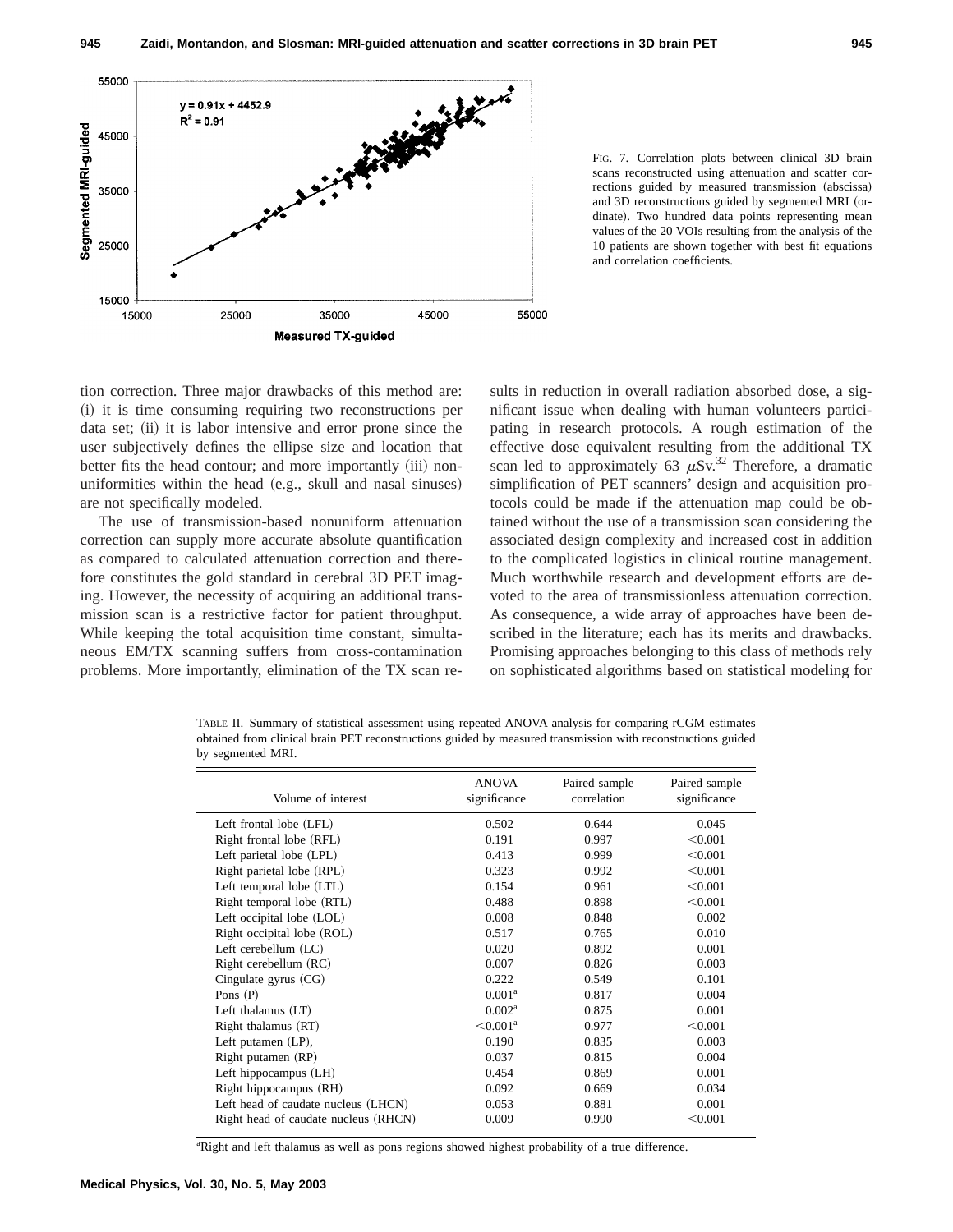

FIG. 8. Relative difference between absolute rCGM estimates for clinical brain 3D reconstructions using attenuation and scatter corrections guided by measured transmission and 3D reconstructions guided by segmented MRI.

simultaneous estimation of attenuation and emission distributions or alternatively consistency conditions criteria. In the former case, the problem is formulated as an optimization task where the objective function is a combination of the likelihood and an *a priori* probability.<sup>33</sup> The latter uses a Gibbs prior distribution to encourage local smoothness and a multimodal distribution for the attenuation coefficients. In spite of limited success, methods of simultaneous reconstruction often cause artifacts in the form of cross-talk between the activity image and the attenuation map. Quite different results could be obtained if the attenuation map would be reconstructed without finding the activity image.

A more general technique was introduced by Natterer, 34 who applied continuous consistency conditions for the range of the attenuated Radon transform to derive the attenuation map from emission data. Encouraging results were obtained enabling at least to find the uniform elliptical attenuation distribution, which is most consistent with the measured projections. Bronnikov<sup>35</sup> strengthened the paradigm of the consistency conditions by setting them in the framework of a discrete representation of the problem. Such an approach ensures a natural regularization of the problem, allowing one to use the well-known method of Tikhonov regularization. Moreover, one of the main advantages of this method over previously used continuous conditions is that it can easily be applied in various scanning configurations, including fully 3D data acquisition protocols. This method has a stable numerical implementation, allowing to avoid the crosstalk between the attenuation map and the source distribution. Nevertheless, the algorithms' evaluation was limited to simulated and/or experimental phantom studies. Consequently, there is still a lack of confidence in their applicability in a clinical setting.

A different approach to the problem was considered in this paper to compute the attenuation map without transmission measurements taking advantage of the availability and ease of access through the hospital picture archiving and communications system of the T1-weighted MR images for patients undergoing brain PET studies. One of the major advantages of our approach compared to the conventional transmission-based method is that in this latter case, there is poor contrast in attenuation coefficients between bone and soft tissue at 511 keV for short transmission scans. Notwithstanding, MRI is good at looking at the nonbony parts or "soft tissues" of the head (brain, spinal cord and nerves), whereas x-ray CT is better at looking at the bones. An equivalent method substituting the patient-specific MR images with a coregistered digitized head atlas derived from high-resolution MRI-based voxel head model<sup>11</sup> called inferring-attenuation distributions has been proposed for brain SPECT<sup>10</sup> and extended later for brain PET imaging.<sup>36</sup> As recognized by the authors, a major difficulty lies in matching patient-specific anatomy with the brain atlas and the lack of precise anatomic details in certain regions. An example of an anomaly associated with the Zubal-based anatomic atlas $11$  is the nasal sinus, which is substantially larger than usual and therefore misrepresentative of the patient population.10,25 More elaborate voxel-based phantoms might help overcoming this difficulty though the sinus cavities are the most dissimilar structures in the anatomy of the head among a given population.

The proposed attenuation and scatter correction scheme involves many processing steps and requires acquisition of an MRI scan to define the anatomical size and tissue composition of the different structures contained within the head. These additional steps are costly in expense and time, and may introduce further errors. For instance, co-registration between PET and MRI images has an accuracy limit of less than  $2 \text{ mm}$ ,<sup>18</sup> which in our opinion is better that uncertainties associated to misregistration between emission and preinjection TX images (see angular misregistration between transmission and emission images in Fig. 4. A major difficulty in the segmentation of MR images is the intensity inhomogeneity artifact, which causes a shading effect to appear over the image. This artifact can significantly degrade the performance of methods which assume that the intensity value of a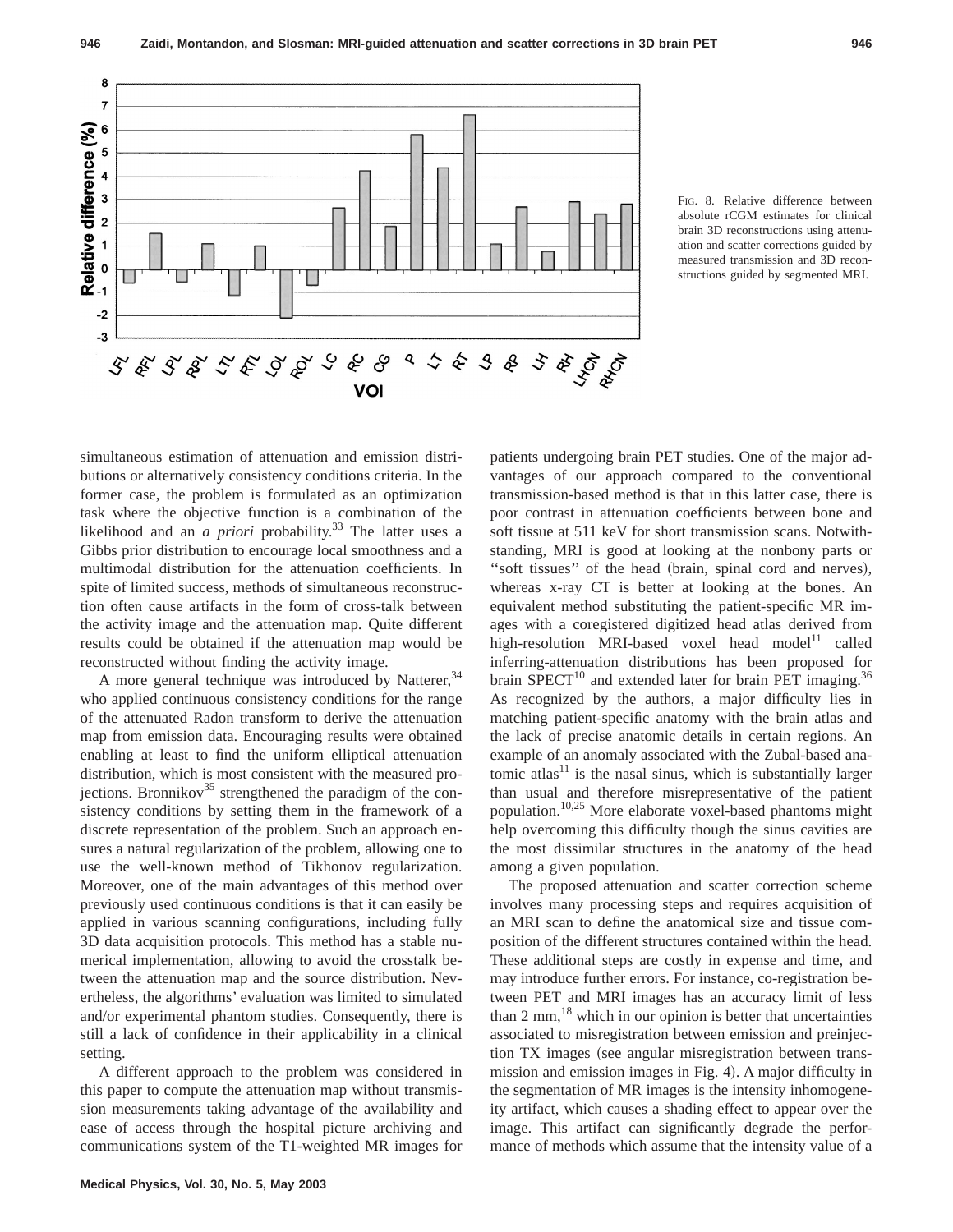tissue class is constant over the image. Because FCM does not place any contextual constraints on the membership functions it can be sensitive to excessive noise and other artifacts, such as intensity inhomogeneities. In agreement with current literature, we found that for spin–echo acquisitions, the inhomogeneity was nearly identical for different pulse echo times (TE).

It is recognized that our method was validated using limited clinical data. It would be interesting to evaluate the developed attenuation correction method using a fully tissueequivalent anthropomorphic head phantom like the one manufactured by RSD (Radiology Support Devices, Long Beach, CA). A known limitation of the method is that the thermoplastic mask used for reproducible patient repositioning between preinjection TX and EM scanning and head holder were not explicitly modeled. No attempt was made to correct intensity inhomogeneities typically caused by nonuniformities in the RF field during MRI acquisition, in addition to many other effects. As mentioned previously, the difficulties associated with automatic segmentation of the skull on the T1-weighted images using the FCM algorithm led to some manual intervention of the operator. Multispectral MR data acquisition with varying contrast characteristics including spin–echo  $T2$ -weighted and proton spin density  $(PD)$ weighted provides additional information for distinguishing between different tissues and could be an appealing approach to solve this problem.

While accurate attenuation correction has been the primary objective for determining the attenuation map in PET, there are many other potential applications especially when it is derived from high-resolution anatomical images. Typical applications include partial-volume correction and image fusion of anatomical and functional data to facilitate VOI delineation for quantitative analysis as well as anatomically guided image reconstruction.4 More elaborated algorithms integrating all physical degradation phenomena (attenuation, scatter, partial-volume effect, etc.) into a unified statistical reconstruction algorithm combining anatomical MRI and functional PET data remains to be explored.

#### **V. CONCLUSION**

The segmented MRI-based approach is suitable for clinical routine application in 3D brain PET imaging where the MR data are usually available. The results indicated a clear improvement in image quality as a consequence of the reduction of noise propagation from transmission into emission data. The elimination of the transmission scan allows to reduce misalignment errors due to patient motion when using a preinjection TX scanning protocol, reduce patient absorbed dose and shorten the total acquisition time resulting in more comfort to patients (especially those with neurodegenerative disease) and a substantial increase in patient throughput. Considering the difficulties associated with transmissionbased attenuation correction and the limitations of current calculated attenuation correction, MRI-based attenuation correction in 3D brain PET would likely be the method of choice for the foreseeable future as a second best approach in

# **ACKNOWLEDGMENTS**

The authors would like to thank Manuel Diaz-Gomez for performing the analysis of the data sets. This work was supported by the Swiss National Science Foundation under Grant No. SNSF 3152-062008.

#### a)Electronic mail: habib.zaidi@hcuge.ch

- <sup>1</sup>M. Watanabe *et al.*, "A new high-resolution PET scanner dedicated to brain research," IEEE Trans. Nucl. Sci. 49, 634-639 (2002).
- <sup>2</sup>K. Wienhard *et al.*, "The ECAT HRRT: performance and first clinical application of the new high resolution research tomograph,'' IEEE Trans. Nucl. Sci. 49, 104-110 (2002).
- <sup>3</sup>H. Zaidi and V. Sossi, "Correction for image degrading factors is essential for accurate quantification of brain function using PET,'' Med. Phys. (in press).
- <sup>4</sup>H. Zaidi and B. H. Hasegawa, "Determination of the attenuation map in emission tomography," J. Nucl. Med. 44, 291-315 (2003).
- <sup>5</sup>M. Bergstrom *et al.*, "Determination of object contour from projections for attenuation correction in cranial positron emission tomography,'' J. Comput. Assist. Tomogr. **6**, 365–372 (1982).
- <sup>6</sup>T. Tomitani, "An edge detection algorithm for attenuation correction in emission CT," IEEE Trans. Nucl. Sci. 34, 309-312 (1987).
- <sup>7</sup>C. Michel *et al.*, "Online brain attenuation correction in PET: towards a fully automated data handling in a clinical environment," Eur. J. Nucl. Med. 15, 712-718 (1989).
- 8S. Siegel and M. Dahlbom, ''Implementation and evaluation of a calculated attenuation correction for PET,'' IEEE Trans. Nucl. Sci. **39**, 1117–  $1121 (1992)$ .
- <sup>9</sup>B. T. Weinzapfel and G. D. Hutchins, "Automated PET attenuation correction model for functional brain imaging,'' J. Nucl. Med. **42**, 483–491  $(2001).$
- <sup>10</sup>R. Z. Stodilka *et al.*, "Scatter and attenuation correction for brain SPECT using attenuation distributions inferred from a head atlas,'' J. Nucl. Med. 41, 1569-1578 (2000).
- <sup>11</sup> I. G. Zubal *et al.*, "Computerized 3-dimensional segmented human anatomy," Med. Phys. 21, 299-302 (1994).
- <sup>12</sup>H. Watabe *et al.*, "Acquisition of attenuation map for brain PET study using optical tracking system,'' Proceedings of the IEEE Nuclear Science Symposium and Medical Imaging Conference, San Diego, CA, 2001, Vol. 3, pp. 1458–1461.
- <sup>13</sup>P. E. Kinahan *et al.*, "Attenuation correction for a combined 3D PET/CT scanner," Med. Phys. **25**, 2046–2053 (1998).
- <sup>14</sup>Y. Shao et al., "Simultaneous PET and MR imaging," Phys. Med. Biol. **10**, 1965-1970 (1997).
- <sup>15</sup>R. B. Slates *et al.*, "A study of artefacts in simultaneous PET and MR imaging using a prototype MR compatible PET scanner,'' Phys. Med. Biol. 44, 2015–2027 (1999).
- <sup>16</sup>D. W. Townsend and S. R. Cherry, "Combining anatomy and function: the path to true image fusion," Eur. Radiol. 11, 1968–1974 (2001).
- <sup>17</sup>H. Zaidi et al., "MRI-guided attenuation correction in 3D brain PET," 8th International Conference on functional mapping of the human brain., June 2–6, Sendai, Japan, Available on CD-Rom in NeuroImage, Vol. 16, No. 2, Abstract 504, 2002.
- <sup>18</sup>R. P. Woods et al., "Automated image registration: II. Intersubject validation of linear and nonlinear models,'' J. Comput. Assist. Tomogr. **22**,  $153 - 165$  (1998).
- <sup>19</sup> J. C. Bezdek et al., "Convergence theory for fuzzy c-means: counterexamples and repairs,'' IEEE Trans. Syst. Man Cybern. **17**, 873–877  $(1987).$
- $20$  J. C. Bezdek, L. O. Hall, and L. P. Clarke, "Review of MR image segmentation techniques using pattern recognition,'' Med. Phys. **20**, 1033– 1048 (1993).
- <sup>21</sup>H. Zaidi et al., "Fuzzy clustering-based segmented attenuation correction in whole-body PET imaging," Phys. Med. Biol. 47, 1143-1160 (2002).
- <sup>22</sup>A. O. Boudraa *et al.*, "Automated segmentation of multiple sclerosis lesions in multispectral MR imaging using fuzzy clustering,'' Comput. Biol. Med. 30, 23-40 (2000).